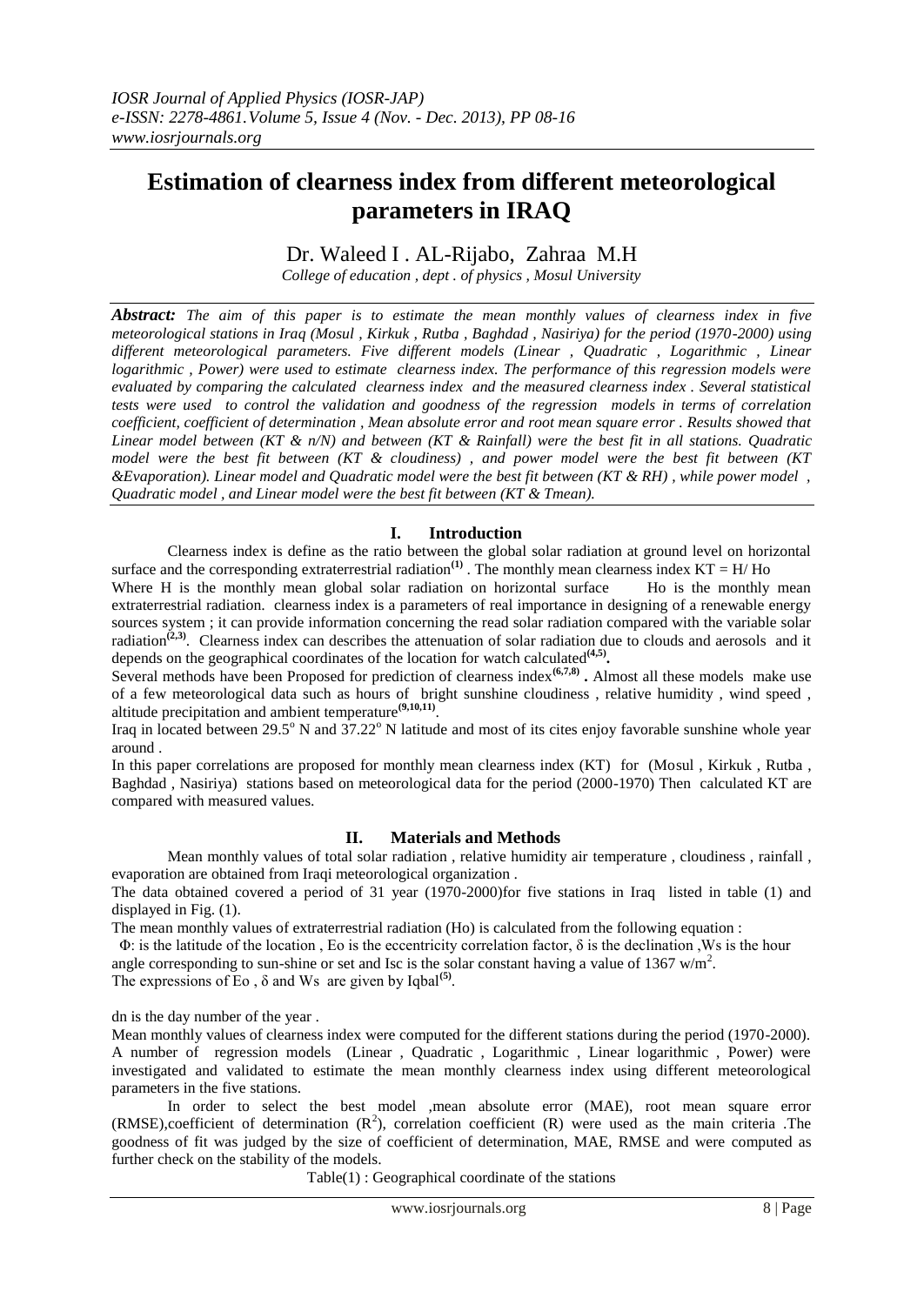| <b>Stations</b> | Latitude | Longitude       | (Altitude(m |
|-----------------|----------|-----------------|-------------|
| <b>Mosul</b>    | 36°19'   | 43°709          | 223         |
| <b>Kirkuk</b>   | 35°28'   | $44^{\circ}$ 25 | 331         |
| <b>Baghdad</b>  | 33°18'   | $44^{\circ}$ 24 | 32          |
| Rutba           | 33°02'   | $40^{\circ}$ 17 | 630         |
| <b>Nasiriya</b> | 31°05'   | $46^{\circ}$ 14 | J           |

*Estimation of clearness index from different meteorological parameters in IRAQ*



Fig (1) : Location of the five meteorological stations in Iraq's

Table (2,3,4,5,6) show the mean monthly meteorological parameters in all stations during the period (1970- 2000).

|  | Table (2): Mean Monthly meteorological parameters for Mosul station during the period (1970-2000) |  |
|--|---------------------------------------------------------------------------------------------------|--|
|  |                                                                                                   |  |

| <b>Months</b><br>Meteo, ele. | <b>JAN</b> | <b>FEB</b> | <b>MA</b><br>$\mathbf R$ | <b>APR</b> | <b>MAY</b> | <b>JUN</b> | <b>JUL</b> | <b>AUG</b> | <b>SEP</b> | <b>OCT</b> | <b>NOV</b> | <b>DEC</b> |
|------------------------------|------------|------------|--------------------------|------------|------------|------------|------------|------------|------------|------------|------------|------------|
| n/N                          | 0.49       | 0.56       | 0.57                     | 0.62       | 0.73       | 0.83       | 0.86       | 0.88       | 0.86       | 0.76       | 0.64       | 0.48       |
| Mean air temp. $(c^{\circ})$ | 7.0        | 8.8        | 12.6                     | 18.0       | 24.5       | 30.4       | 34.1       | 33.1       | 28.4       | 21.4       | 13.8       | 8.5        |
| RH%                          | 80.2       | 73.5       | 67.6                     | 60.2       | 42.9       | 27.3       | 24.1       | 25.7       | 30.6       | 45.7       | 65.5       | 79.9       |
| total cloud (octa)           | 4.3        | 4.2        | 4.1                      | 3.9        | 2.9        | 1.1        | 0.4        | 0.3        | 0.7        | 2.3        | 3.1        | 4.7        |
| Evaporation(mm)              | 32.5       | 51.8       | 96.4                     | 145.4      | 247.6      | 349.8      | 412.3      | 373.6      | 257.1      | 151.5      | 68.4       | 31.4       |
| Rainfall(mm)                 | 63.2       | 62.1       | 67.8                     | 43.2       | 17.0       | 1.2        | 0.2        | 0.0        | 0.3        | 11.4       | 45.1       | 60.4       |
| H<br>(w.d/m <sup>2</sup> )   | 1996       | 2796       | 3599                     | 4646       | 5559       | 6172       | 6097       | 5613       | 4845       | 3478       | 2405       | 1785       |
| (w.d/m <sup>2</sup> )<br>Ho  | 4821       | 6163       | 8075                     | 9876       | 11118      | 11585      | 11326      | 10324      | 8711       | 6734       | 5140       | 4400       |
| <b>KT</b>                    | 0.41       | 0.45       | 0.45                     | 0.47       | 0.50       | 0.53       | 0.54       | 0.54       | 0.56       | 0.52       | 0.47       | 0.41       |

Table (3):Mean Monthly meteorological parameters for Kirkuk station during the period (1970-2000)

| <b>Months</b><br>Meteo, ele. | <b>JAN</b> | <b>FEB</b> | <b>MAR</b> | <b>APR</b> | <b>MAY</b> | <b>JUN</b> | <b>JUL</b> | <b>AUG</b> | <b>SEP</b> | <b>OCT</b> | <b>NOV</b> | <b>DEC</b> |
|------------------------------|------------|------------|------------|------------|------------|------------|------------|------------|------------|------------|------------|------------|
| n/N                          | 0.62       | 0.67       | 0.68       | 0.70       | 0.76       | 0.86       | 0.87       | 0.91       | 0.92       | 0.84       | 0.76       | 0.65       |
| Mean air temp. $(c^{\circ})$ | 9.2        | 10.8       | 14.3       | 20.2       | 26.8       | 32.3       | 35.5       | 34.9       | 31.2       | 24.9       | 16.9       | 11.0       |
| RH%                          | 70.9       | 65.2       | 59.2       | 50.6       | 33.4       | 22.9       | 21.1       | 22.5       | 24.8       | 35.9       | 55.9       | 70.8       |
| total cloud (octa)           | 3.8        | 3.7        | 3.4        | 3.3        | 2.2        | 0.5        | 0.3        | 0.3        | 0.5        | 1.9        | 3.0        | 3.7        |
| Evaporation(mm)              | 46.0       | 61.1       | 100.2      | 153.7      | 260.8      | 351.8      | 402.8      | 374.3      | 282.1      | 185.6      | 83.6       | 47.0       |
| Rainfall(mm)                 | 68.3       | 66.4       | 63.1       | 47.0       | 13.8       | 0.2        | 0.3        | 0.1        | 0.6        | 12.8       | 42.9       | 60.1       |
| $H$ (w.d/m <sup>2</sup> )    | 2084       | 2827       | 3738       | 4691       | 5738       | 6578       | 6454       | 6033       | 5159       | 3792       | 2584       | 1895       |
| (w.d/m <sup>2</sup> )<br>Ho  | 4965       | 6294       | 8175       | 9929       | 11127      | 11570      | 11323      | 10359      | 8793       | 6855       | 5281       | 4547       |
| <b>KT</b>                    | 0.42       | 0.45       | 0.46       | 0.47       | 0.52       | 0.57       | 0.57       | 0.58       | 0.59       | 0.55       | 0.49       | 0.42       |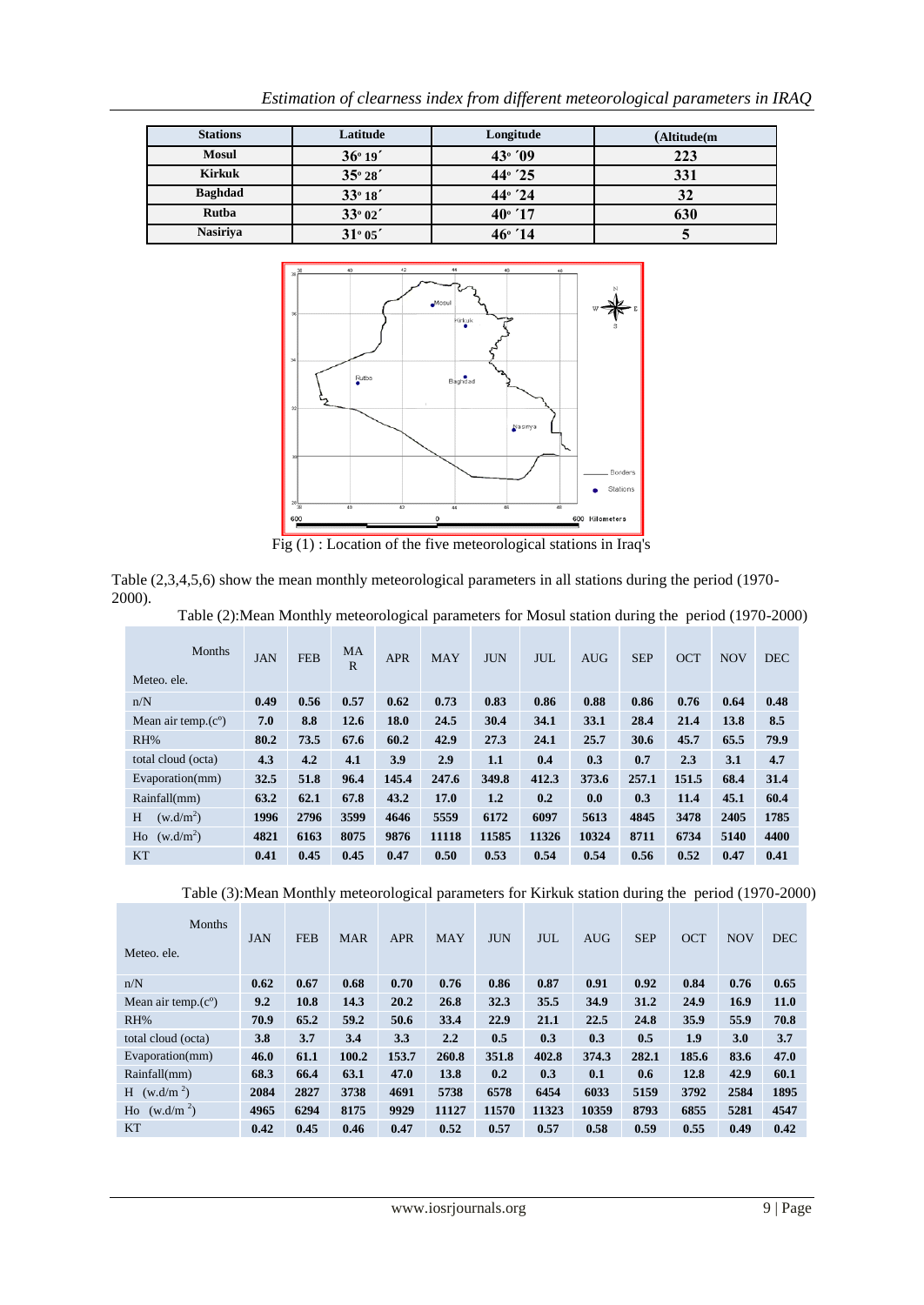| Months<br>Meteo, ele.        | <b>JAN</b> | <b>FEB</b> | <b>MAR</b> | <b>APR</b> | <b>MAY</b> | <b>JUN</b>           | JUL.      | <b>AUG</b> | <b>SEP</b> | <b>OCT</b> | <b>NOV</b> | <b>DEC</b> |
|------------------------------|------------|------------|------------|------------|------------|----------------------|-----------|------------|------------|------------|------------|------------|
| n/N                          | 0.62       | 0.68       | 0.67       | 0.69       | 0.75       | 0.87                 | 0.87      | 0.90       | 0.86       | 0.79       | 0.71       | 0.62       |
| Mean air temp. $(c^{\circ})$ | 9.2        | 11.7       | 15.5       | 22.5       | 28.4       | 32.3                 | 34.6      | 33.8       | 30.1       | 23.9       | 16.1       | 10.6       |
| RH%                          | 73.5       | 62.2       | 52.7       | 42.5       | 31.8       | 24.8                 | 24.3      | 26.8       | 31.5       | 40.9       | 57.3       | 72.2       |
| total cloud (octa)           | 3.7        | 3.3        | 3.4        | 3.4        | 2.7        | 0.5                  | 0.4       | 0.5        | 0.7        | 2.1        | 3.1        | 3.8        |
| Evaporation(mm)              | 69.7       | 102.0      | 177.7      | 266.3      | 383.0      | 500.9                | 558.1     | 505.4      | 369.3      | 238.9      | 123.9      | 70.3       |
| Rainfall(mm)                 | 49.4       | 35.6       | 34.2       | 23.2       | 8.1        | 0.2                  | 0.3       | 0.0        | 0.3        | 7.2        | 26.5       | 36.9       |
| (w.d/m <sup>2</sup> )<br>H   | 2864       | 3739       | 4666       | 5617       | 6398       | 7082                 | 6977      | 6458       | 5523       | 4311       | 3220       | 2545       |
| Ho (w.d/m <sup>2</sup> )     | 4965       | 6294       | 8175       | 9929       | 1112<br>7  | 1157<br>$\mathbf{0}$ | 1132<br>3 | 1035<br>9  | 8793       | 6855       | 5281       | 4547       |
| <b>KT</b>                    | 0.54       | 0.56       | 0.55       | 0.56       | 0.57       | 0.61                 | 0.62      | 0.62       | 0.61       | 0.6        | 0.57       | 0.52       |

Table (4):Mean Monthly meteorological parameters for Baghdad station during the period (1970-2000)

Table (5):Mean Monthly meteorological parameters for Rutba station during the period (1970-2000)

| <b>Months</b><br>Meteo, ele. | <b>JAN</b> | <b>FEB</b> | <b>MAR</b> | <b>APR</b> | <b>MAY</b> | <b>JUN</b> | <b>JUL</b> | <b>AUG</b> | <b>SEP</b> | <b>OCT</b> | <b>NOV</b> | <b>DEC</b> |
|------------------------------|------------|------------|------------|------------|------------|------------|------------|------------|------------|------------|------------|------------|
| n/N                          | 0.63       | 0.67       | 0.69       | 0.69       | 0.73       | 0.86       | 0.88       | 0.89       | 0.87       | 0.81       | 0.75       | 0.62       |
| Mean air temp. $(c^{\circ})$ | 7.6        | 9.3        | 13.0       | 18.7       | 23.9       | 28.1       | 30.7       | 30.4       | 27.5       | 21.8       | 14.3       | 9.3        |
| RH%                          | 70.2       | 60.7       | 51.9       | 42.1       | 33.6       | 27.5       | 26.3       | 27.7       | 29.8       | 41.4       | 55.6       | 70.1       |
| total cloud (octa)           | 3.2        | 3.1        | 2.8        | 2.4        | 2.0        | 0.4        | 0.3        | 0.4        | 0.8        | 2.1        | 2.8        | 3.3        |
| Evaporation(mm)              | 77.5       | 112.5      | 186.5      | 275.2      | 378.1      | 470.0      | 556.1      | 507.5      | 371.1      | 247.3      | 130.2      | 78.5       |
| Rainfall(mm)                 | 14.3       | 20.5       | 20.2       | 16.1       | 6.7        | 0.1        | 0.1        | 0.0        | 0.4        | 11.3       | 16.3       | 17.8       |
| H(w.d/m <sup>2</sup> )       | 2565       | 3408       | 4381       | 5661       | 6451       | 7198       | 7159       | 6555       | 5633       | 4345       | 3128       | 2460       |
| $\text{Ho}(\text{w.d/m}^2)$  | 5374       | 6663       | 8450       | 10072      | 11139      | 11520      | 11302      | 10449      | 9017       | 7193       | 5678       | 4963       |
| <b>KT</b>                    | 0.48       | 0.51       | 0.53       | 0.56       | 0.58       | 0.62       | 0.63       | 0.63       | 0.62       | 0.6        | 0.55       | 0.5        |

Table (6):Mean Monthly meteorological parameters for Nasiriya station during the period (1970-2000)

| <b>Months</b><br>Meteo, ele. | <b>JAN</b> | <b>FEB</b> | <b>MAR</b> | <b>APR</b> | <b>MAY</b> | <b>JUN</b> | <b>JUL</b> | <b>AUG</b>   | <b>SEP</b> | <b>OCT</b> | <b>NOV</b> | <b>DEC</b> |
|------------------------------|------------|------------|------------|------------|------------|------------|------------|--------------|------------|------------|------------|------------|
| n/N                          | 0.63       | 0.67       | 0.64       | 0.65       | 0.68       | 0.69       | 0.71       | 0.75         | 0.79       | 0.76       | 0.69       | 0.63       |
| Mean air temp. $(c^{\circ})$ | 11.7       | 14.0       | 18.5       | 24.9       | 30.7       | 34.2       | 36.0       | 35.7         | 32.9       | 26.9       | 19.3       | 13.3       |
| RH%                          | 68.9       | 59.2       | 50.4       | 41.7       | 31.6       | 23.7       | 22.5       | 23.6         | 27.2       | 37.5       | 53.0       | 66.9       |
| total cloud                  | 2.8        | 2.3        | 2.3        | 2.4        | 1.7        | 0.5        | 0.3        | 0.3          | 0.3        | 1.5        | 2.2        | 2.7        |
| Evaporation(mm)              | 80.1       | 110.7      | 190.1      | 274.9      | 404.8      | 535.4      | 612.1      | 554.2        | 417.8      | 271.9      | 140.7      | 85.3       |
| Rainfall(mm)                 | 29.2       | 19.2       | 20.9       | 10.5       | 5.0        | 0.2        | $\bf{0}$   | $\mathbf{0}$ | 0.8        | 5.6        | 15.0       | 21.2       |
| (w.d/m <sup>2</sup> )<br>H   | 2917       | 3825       | 4607       | 5437       | 5952       | 6142       | 6180       | 5913         | 5296       | 4260       | 3226       | 2677       |
| Ho $(w.d/m^2)$               | 5699       | 6951       | 8660       | 10174      | 11138      | 11469      | 11273      | 10508        | 9185       | 7456       | 5993       | 5295       |
| <b>KT</b>                    | 0.51       | 0.55       | 0.53       | 0.53       | 0.53       | 0.54       | 0.55       | 0.56         | 0.58       | 0.57       | 0.54       | 0.51       |

## **III. Results and Discussion**

Fig (2) show the correlations between the mean monthly values of clearness index and sunshine Ratio  $(n/N)$  in all stations. Linear models is the best fit for all stations. The coefficient of determination  $(R^2)$  exist between (KT) and (n/N) ranged between (0.89-0.97) ,this mean that (89%-97%) of KT can be accounted using monthly mean (n/N).

Fig (3) show the correlations between the mean monthly values of KT & Tmean in all stations . The coefficient of determination  $(R^2)$  is high for all stations except Nasiriya station. This implies that there are statistically significant relationships between KT & Tmean.

Linear model are the best fit for Mosul ,Kirkuk, and Baghdad stations whereas the quadratic model is the best fit in Rutba and Nasiriya stations .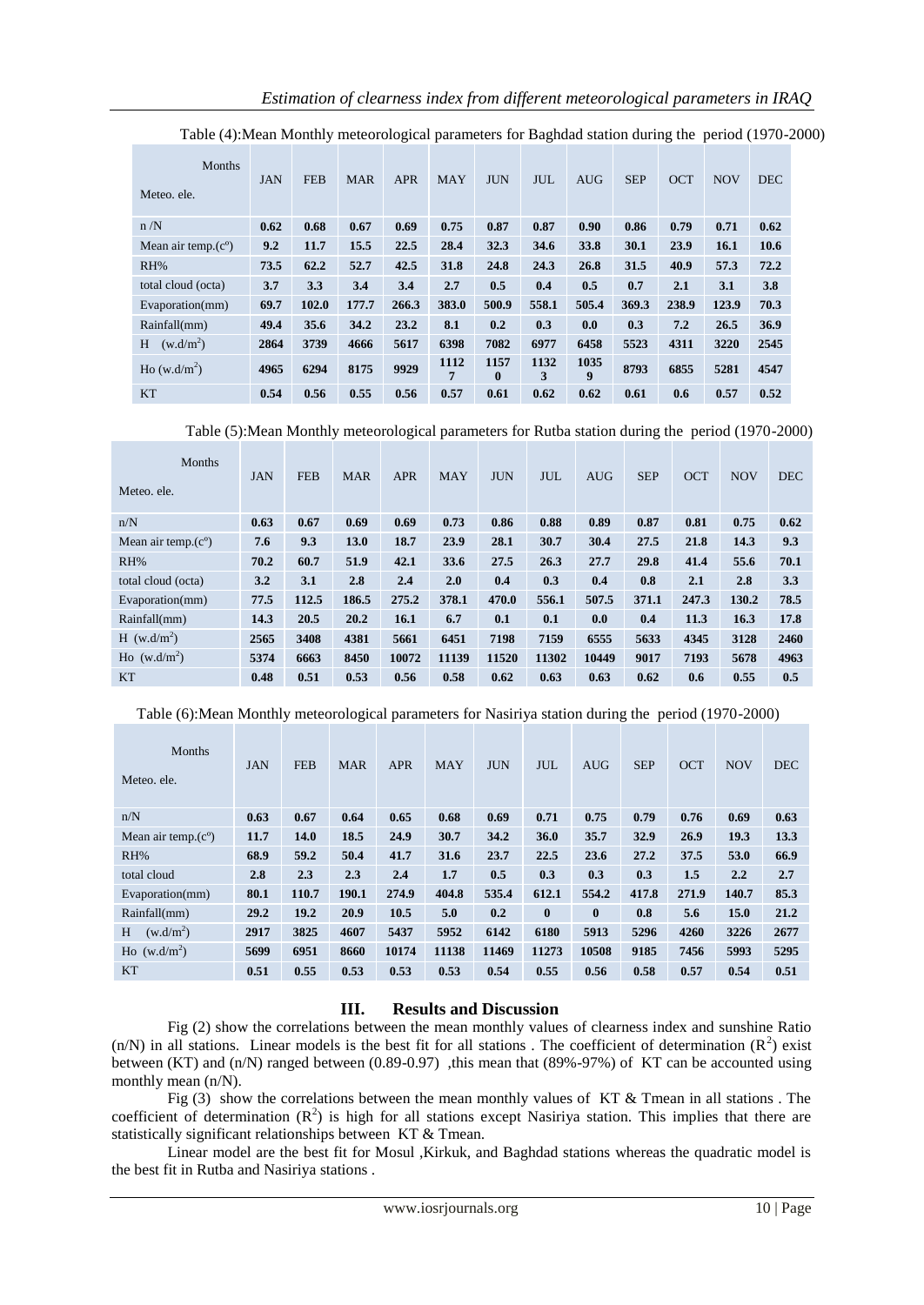Fig (4) show the correlations between the mean monthly values of KT and RH. The correlations is highly acceptable in all stations except Nasiriya station, where  $R^2$  are ranged between (0.78-0.95).

Linear model are the best fit for Kirkuk, Baghdad and Rutba stations, whereas quadratic model performed the best fit for Mosul and Nasiriya stations .

Fig (5) show the correlations between the mean monthly values of KT & cloudiness in all stations. It can be seen that the coefficient of determination ( $\mathbb{R}^2$ ) implies a good match between the mean monthly values of KT & cloudiness. The values of  $(R^2)$  ranged between (0.62-0.98). Quadratic model are the best fit in Mosul ,Kirkuk, Rutba and Nasiriya stations whereas power model is the best fit in Baghdad station.

Fig (6) show the correlations between the mean monthly values of clearness index and Evaporation in all stations. The coefficient of determination ( $\mathbb{R}^2$ ) exist between KT & Evaporation ranged between (0.75-0.89) for all stations except Nasiriya station which give a weak correlation. Power model is the best fit in Mosul ,Kirkuk , Baghdad and Rutba stations whereas quadratic model is the best fit in Nasiriya station.

Fig (7) show the correlations between the mean monthly values of clearness index and Rainfall in all stations. The correlations is highly acceptable in Mosul , Kirkuk, Baghdad and Rutba stations where the coefficient of determination are ranged between (0.75-0.94). Nasiriya station show a weak correlation. Linear model is the best fit in Mosul ,Kirkuk ,Rutba and Nasiriya stations whereas quadratic model is the best fit Baghdad station.

Nasiriya station suffer greatly from duststorm specially during the summer months which attenuate greatly the incoming solar radiation and hence reduce the clearness index during these months. Most of the meteorological parameters and the correlations were affected by this phenomena in Nasiriya station.

Table (7) contain summaries of regression statistics obtained from the different models in all stations. The correlation coefficient (R), coefficient of determination  $(R^2)$ , Mean absolute Error (MAE) and Root Mean Square Error (RMSE) varies from one station to another , and also vary from one variable to another .

MAE is found in a range of (0.94-9.8)% indicating a fairly good fitting between KT and considered meteorological parameters.

It is quite obvious from the table (7) that RMSE is lies between (1.17,7.86)% in all stations which also shows a good performance of all the models examined .

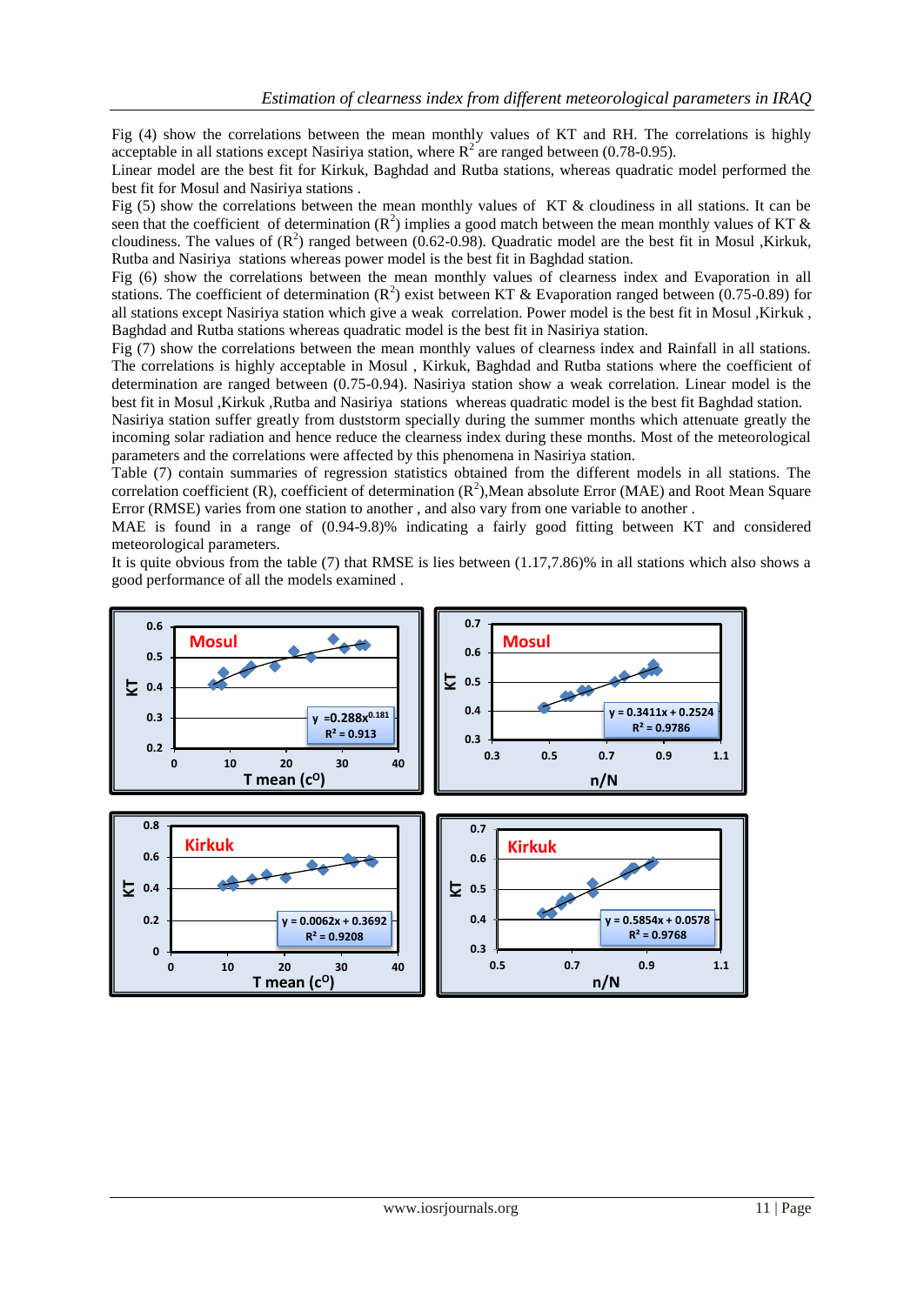

Fig(3): correlations between KT & Tmean Fig(2): correlations between KT & n/N for all stations for all stations



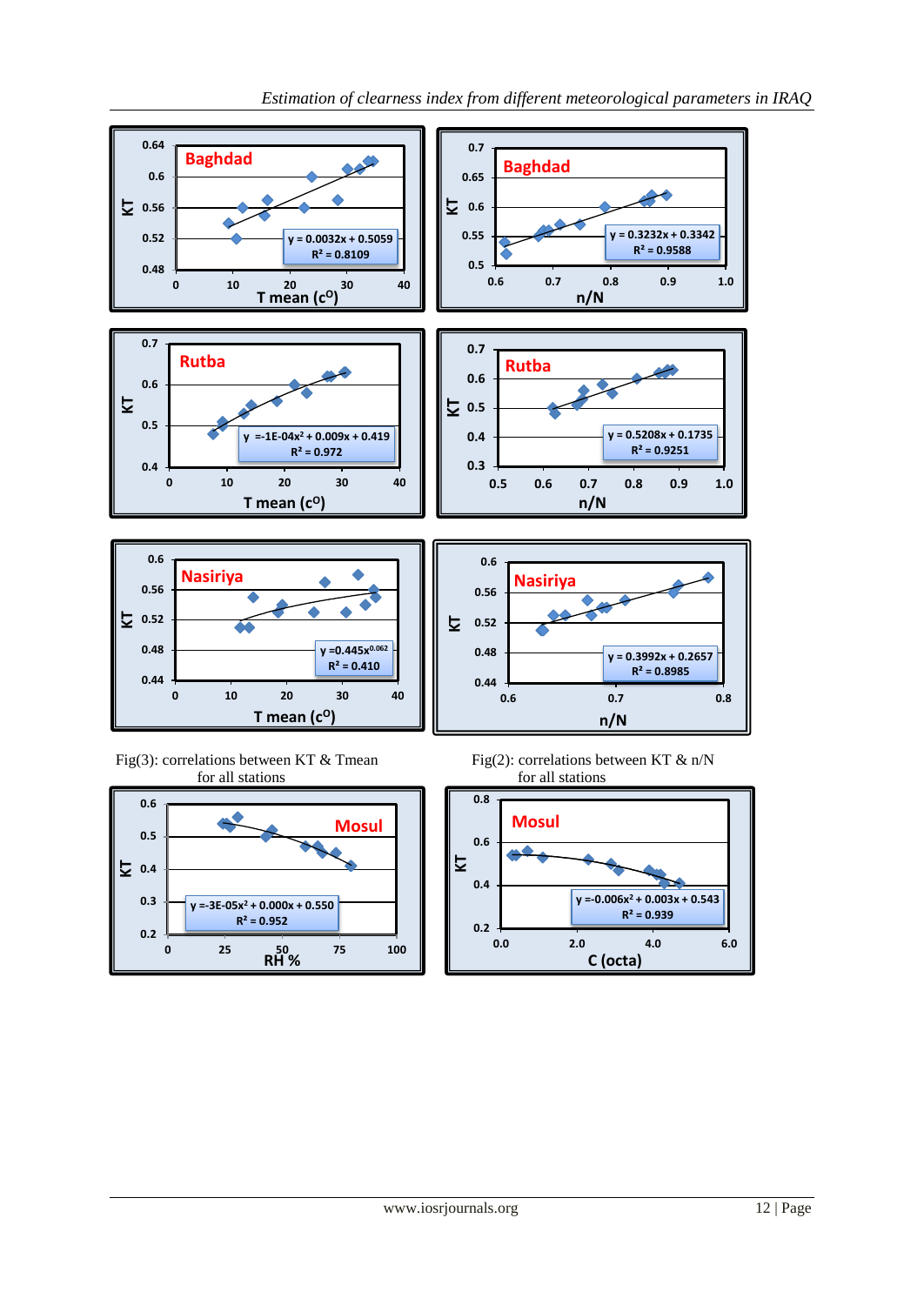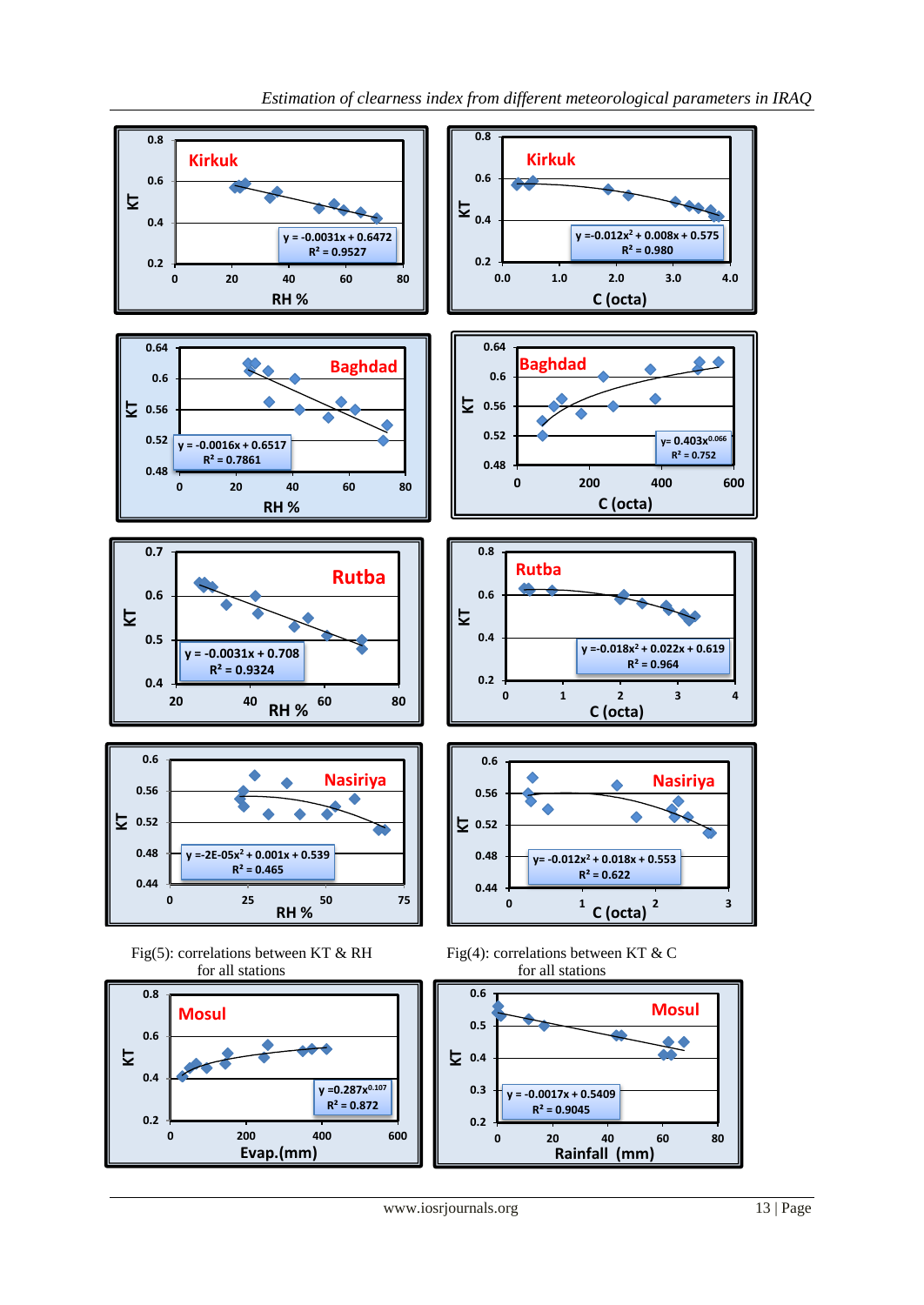

all stations



T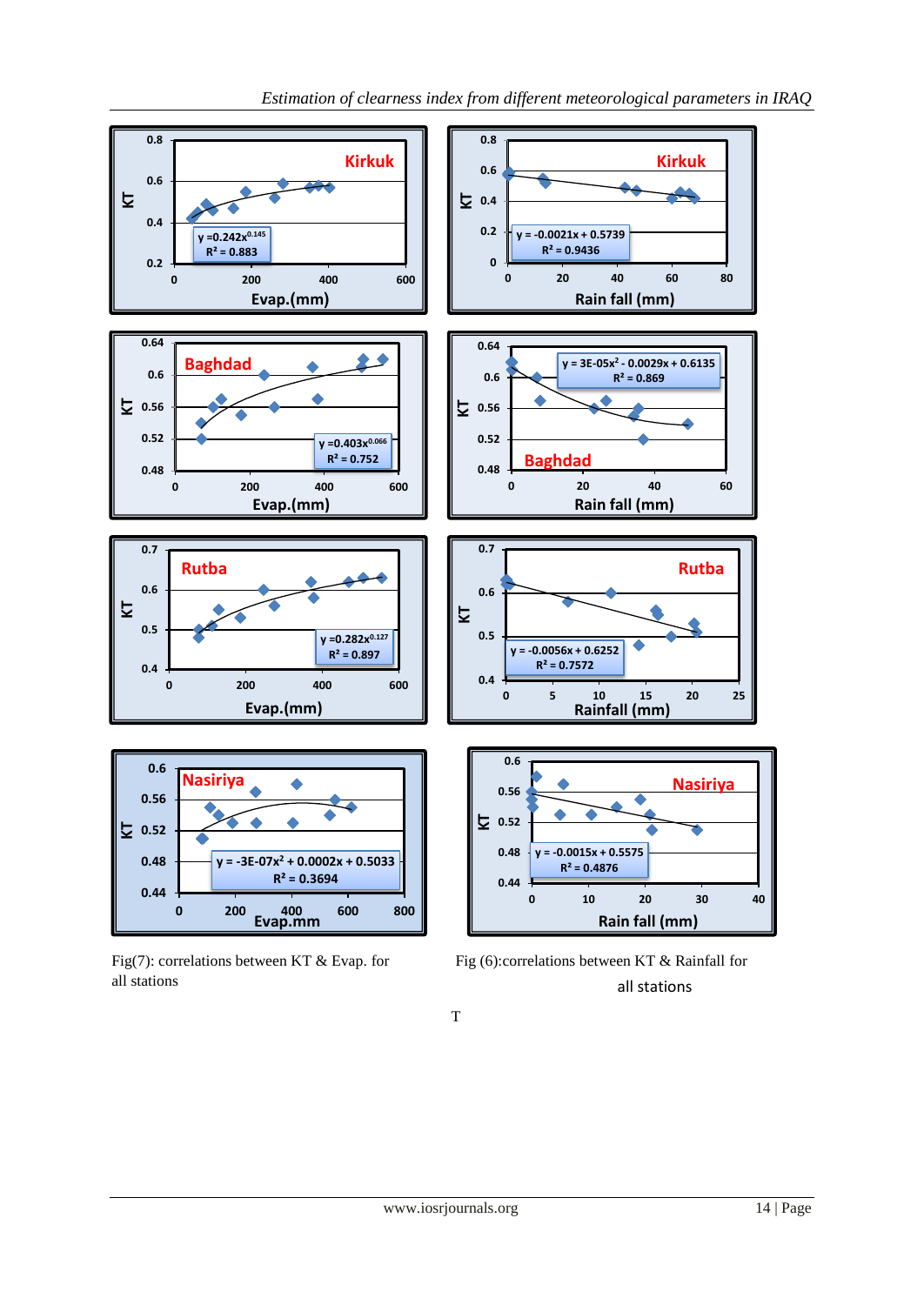| <b>Stations</b> | correlations                                       | $\bf{R}$     | R <sub>2</sub> | <b>MAE</b> | <b>RMSE</b> |
|-----------------|----------------------------------------------------|--------------|----------------|------------|-------------|
| <b>Mosul</b>    | $KT = 0.3411(n/N) + 0.2524$                        | 0.989        | 0.978          | 1.26       | 1.45        |
| <b>Kirkuk</b>   | $KT = 0.5854(n/N) + 0.0578$                        | 0.988        | 0.976          | 1.47       | 1.89        |
| <b>Baghdad</b>  | $KT = 0.3232(n/N) + 0.3342$                        | 0.979        | 0.958          | 0.97       | 1.17        |
| <b>Rutba</b>    | $KT = 0.5208(n/N) + 0.1735$                        | 0.962        | 0.925          | 1.92       | 2.58        |
| <b>Nasiriya</b> | $KT = 0.3992(n/N) + 0.2657$                        | 0.948        | 0.898          | 0.94       | 1.23        |
|                 |                                                    |              |                |            |             |
| <b>Stations</b> | correlations                                       | $\mathbf{R}$ | R <sub>2</sub> | <b>MAE</b> | <b>RMSE</b> |
| <b>Mosul</b>    | $KT = 0.2886$ Tmean $0.1812$                       | 0.956        | 0.913          | 2.51       | 3           |
| <b>Kirkuk</b>   | $KT = 0.0062$ Tmean + 0.3692                       | 0.960        | 0.920          | 2.89       | 3.34        |
| <b>Baghdad</b>  | $KT = 0.0032$ Tmean + 0.5059                       | 0.90         | 0.810          | 6.79       | 7.48        |
| Rutba           | $KT = -1E-04$ Tmean 2 + 0.0098 Tmean + 0.4191      | 0.986        | 0.972          | 4.01       | 4.85        |
| <b>Nasiriya</b> | $KT = 0.4456$ Tmean 0.062                          | 0.641        | 0.410          | 9.84       | 4.41        |
|                 |                                                    |              |                |            |             |
| <b>Stations</b> | correlations                                       | $\bf{R}$     | R <sub>2</sub> | <b>MAE</b> | <b>RMSE</b> |
| <b>Mosul</b>    | $KT = -0.0067c2 + 0.0031c + 0.5439$                | 0.969        | 0.939          | 2.08       | 2.63        |
| <b>Kirkuk</b>   | $KT = -0.0126$ c 2 + 0.0084 c + 0.5756             | 0.99         | 0.980          | 1.48       | 1.71        |
| <b>Baghdad</b>  | $KT = 0.4031c0.0663$                               | 0.867        | 0.752          | 2.49       | 2.80        |
| <b>Rutba</b>    | $KT = -0.0187c2 + 0.0221c + 0.6199$                | 0.982        | 0.964          | 1.48       | 1.82        |
| <b>Nasiriya</b> | $KT = -0.012c2 + 0.0188c + 0.5536$                 | 0.789        | 0.623          | 1.89       | 2.31        |
|                 |                                                    |              |                |            |             |
|                 |                                                    |              |                |            |             |
| <b>Stations</b> | correlations                                       | $\bf{R}$     | R <sub>2</sub> | <b>MAE</b> | <b>RMSE</b> |
| <b>Mosul</b>    | $KT = -3E-05RH2 + 0.0003RH + 0.5505$               | 0.976        | 0.952          | 3.83       | 4.71        |
| <b>Kirkuk</b>   | $KT = -0.0031RH + 0.6472$                          | 0.976        | 0.952          | 2.26       | 2.61        |
| <b>Baghdad</b>  | $KT = -0.0016 RH + 0.6517$                         | 0.887        | 0.786          | 2.26       | 2.66        |
| Rutba           | $KT = -0.0031 RH + 0.708$                          | 0.966        | 0.932          | 2.12       | 2.41        |
| <b>Nasiriya</b> | $KT = -2E-05$ RH 2 + 0.0011x + 0.539               | 0.682        | 0.466          | 2.53       | 2.85        |
|                 |                                                    |              |                |            |             |
| <b>Stations</b> | correlations                                       | $\bf{R}$     | R2             | <b>MAE</b> | <b>RMSE</b> |
| <b>Mosul</b>    | $KT = -0.0017$ Rainfall+ 0.5409                    | 0.951        | 0.905          | 5.73       | 7.86        |
| <b>Kirkuk</b>   | $KT = -0.0021x$ Rainfall + 0.5739                  | 0.971        | 0.944          | 2.45       | 3.08        |
| <b>Baghdad</b>  | $KT = 3E-05$ Rainfall 2 - 0.0029 Rainfall + 0.6135 | 0.932        | 0.869          | 1.55       | 2.15        |
| Rutba           | $KT = -0.0056$ Rainfall + $0.6252$                 | 0.87         | 0.757          | 3.35       | 4.96        |
| <b>Nasiriya</b> | $KT = -0.0015$ Rainfall + 0.5575                   | 0.698        | 0.487          | 2.33       | 2.70        |
|                 |                                                    |              |                |            |             |
| <b>Stations</b> | correlations                                       | $\mathbf R$  | R <sub>2</sub> | <b>MAE</b> | <b>RMSE</b> |
| <b>Mosul</b>    | $KT = 0.2874E$ vap.0.1073                          | 0.934        | 0.872          | 3.15       | 3.63        |
| <b>Kirkuk</b>   | $KT = 0.2428$ Evap.0.1458                          | 0.94         | 0.883          | 3.36       | 4.14        |
| <b>Baghdad</b>  | $KT = 0.4031$ Evap.0.0663                          | 0.867        | 0.752          | 2.49       | 2.80        |
| Rutba           | $KT = 0.2827$ Evap. $0.1274$                       | 0.947        | 0.897          | 2.48       | 2.94        |

### able (7) : Models with Regression and statistical Indicators for all Stations